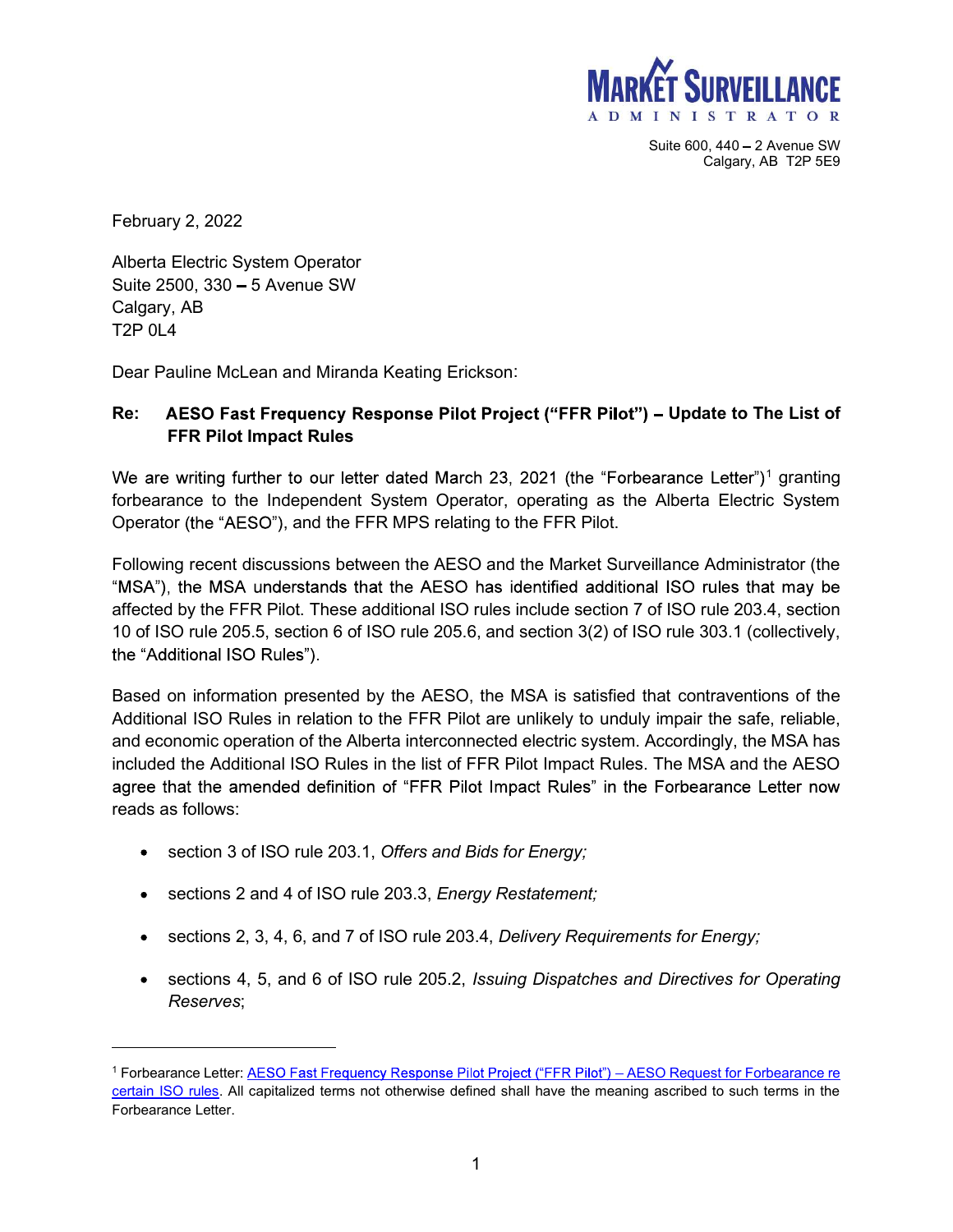- section 10 of ISO rule 205.5, Spinning Reserve Technical Requirements and Performance Standards;
- section 6 of ISO rule 205.6, Supplemental Reserve Technical Requirements and Performance Standards; and
- sections 3(2) and 9 of ISO rule 303.1, Load Shed Service for Imports,

(the foregoing ISO rules collectively referred to as the "FFR Pilot Impact Rules").

The Forbearance Letter, as amended by this letter, is and continues in full force and effect and is hereby confirmed and the rights and obligations of all parties under the Forbearance Letter shall not be affected or prejudiced in any manner except as specifically provided for in this letter.

The AESO and the MSA agree to communicate this matter to the Alberta electricity industry and the public by posting a copy of this letter on their respective websites in a timely manner and at such time as mutually agreed upon.

If acceptable, please sign and return a copy of this letter at your earliest convenience acknowledging the granting of your request and the associated terms and conditions. This letter may be signed in two or more counterparts, each of which shall be deemed an original, but all of which shall constitute one and the same instrument.

Yours truly,

## MARKET SURVEILLANCE ADMINISTRATOR



Derek Olmstead Market Surveillance Administrator